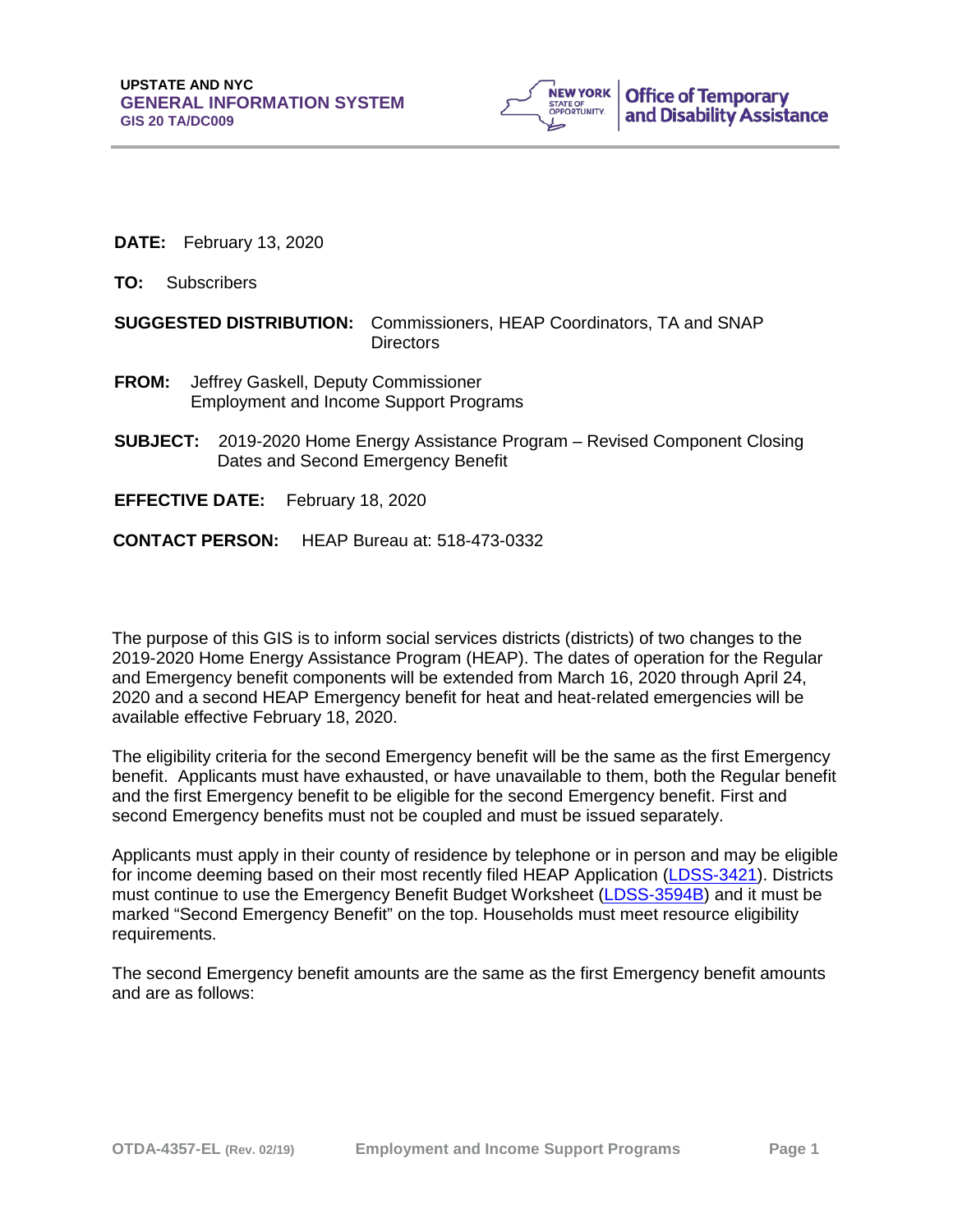

## **Second Emergency Benefit Amount Table:**

| <b>Heating Type</b>                                              | <b>Second Emergency Benefit Amount</b> |
|------------------------------------------------------------------|----------------------------------------|
| <b>Heat-Related Domestic</b>                                     | \$140                                  |
| <b>Natural Gas - Heat Only</b>                                   | \$350                                  |
| Natural Gas - Heat Combined with<br><b>Heat-Related Domestic</b> | \$490                                  |
| <b>Electric Heat</b>                                             | \$490                                  |
| Oil, Kerosene, Propane                                           | \$675                                  |
| Wood, Pellets, Coal, Corn, Other                                 | \$525                                  |

## **Systems Implications:**

The payment type for this benefit is J1 (HEAP Emergency Benefit – Additional Benefit) for both heat and heat-related emergency payments.

An Emergency HEAP Budget (Benefit Type 'E – Emergency') must be stored in ABEL, with the appropriate emergency type, and the payment amount associated with the pay type must match the HEAP Emergency benefit amount on the HEAP budget. The payment line "From Date" should be the application date.

A Special Claiming Code must be entered for all HEAP payments on Screen Six of WMS. Special Claiming Code H is required for all HEAP prevention payments. Special Claiming Code G is required for HEAP restoration payments.

Client Notice System (CNS) support is available for both approval and denial transactions. All HEAP Emergency benefits must be issued directly to a participating vendor. All district payments, except for NYC, meeting the requirement for issuance through the Office of the State Comptroller (OSC) process will be made through OSC. NYC HEAP payments are issued locally. Detailed procedures regarding HEAP payment processing are outlined in the "Dear WMS and BICS Coordinator Letter", released July 23, 2019.

## **Temporary Assistance (TA) Implications:**

Districts must continue to explore the availability of, and individual eligibility for, Regular, first Emergency, and/or second Emergency HEAP benefits before issuing a Family Assistance (FA), Safety Net Assistance (SNA), Emergency Assistance to Needy Families with Children (EAF), Emergency Safety Net Assistance (ESNA) or Emergency Assistance for Adults (EAA) payment to meet a utility (natural gas or electricity) or non-utility (other than natural gas or electricity) energy emergency.